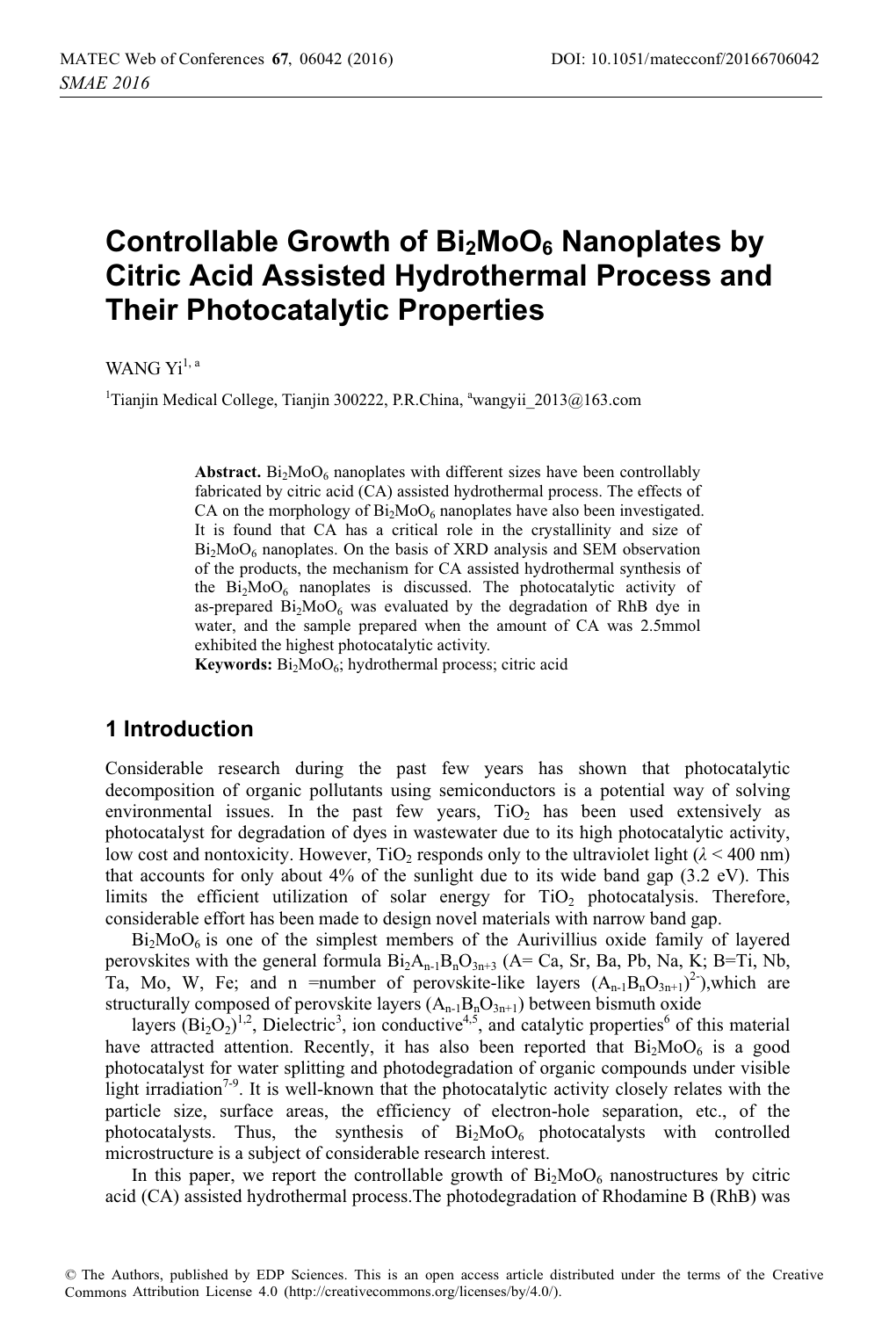employed to evaluate the photocatalytic activities of  $Bi<sub>2</sub>MoO<sub>6</sub>$ , Moreover, the mechanism for the CA assisted hydrothermal synthesis of  $Bi<sub>2</sub>MoO<sub>6</sub>$  nanostructures has been discussed.

# **2 Experimental and Methods**

#### **2.1 Synthesis of the Samples**

In a typical synthesis,5.0mmol of  $Bi(NO_3)$ <sub>3</sub> ·5H<sub>2</sub>O was dissolved in 15 mL of diluted HNO<sub>3</sub> solution, then the weighed amount of citric acid was added to this solution , the amount of CA were 1.0, 2.5, 4.0, 5.0mmol for samples S1, S2, S3 and S4. Meanwhile, 2.5mmol Na<sub>2</sub>MoO<sub>4</sub>·2H<sub>2</sub>O was dissolved in 15ml deionized water. The two solutions were mixed under vigorous stirring and the pH was adjusted to  $7.0$  by NaOH solution(2M). This precursor solution was poured into a 60ml Teflon-lined stainless steel autoclave, and then heated at 180°C for 24h. After the autoclave was cooled to room temperature, the precipitate was separated by centrifugation, washed several times with deionized water and ethanol, and dried in an oven at 80°C for 12 h.

#### **2.2 Characterization**

The X-ray diffraction (XRD) patterns were recorded on a Rigaku D/max 2500 diffractometer with Cu-K $\alpha$  radiation at a scanning speed of 8°/min ranging from 20 to 60°. The scanning electron microscope (SEM) characterizations were performed on a Nanosem 430 field emission scanning electron microscope.The UV-vis absorption spectra were measured on Shimadzu UV-2550 spectrophotometer using BaSO<sub>4</sub> as a reference in wavelength of 200–800 nm.

#### **2.3Photocatalytic Test**

Photocatalytic activity of the obtained  $Bi<sub>2</sub>MoO<sub>6</sub>$  samples was investigated by photocatalytic degradation of rhodamine B(RhB) under a 300 W tungsten halogen lamp (Philips Q/YXKC33). 0.1g of the prepared photocatalyst was added to 100 mL aqueous solution of  $1\times10^{-5}$  mol/L RhB. Before illumination, the suspensions were magnetically stirred in the dark for 60min to ensure the establishment of an adsorption-desorption equilibrium between the photocatalysts and RhB.At given time intervals,3ml aliquots were sampled and centrifuged to remove photocatalyst powders. The concentration of centrifugated solution was determined by measuring the absorbance value at approximately 553 nm.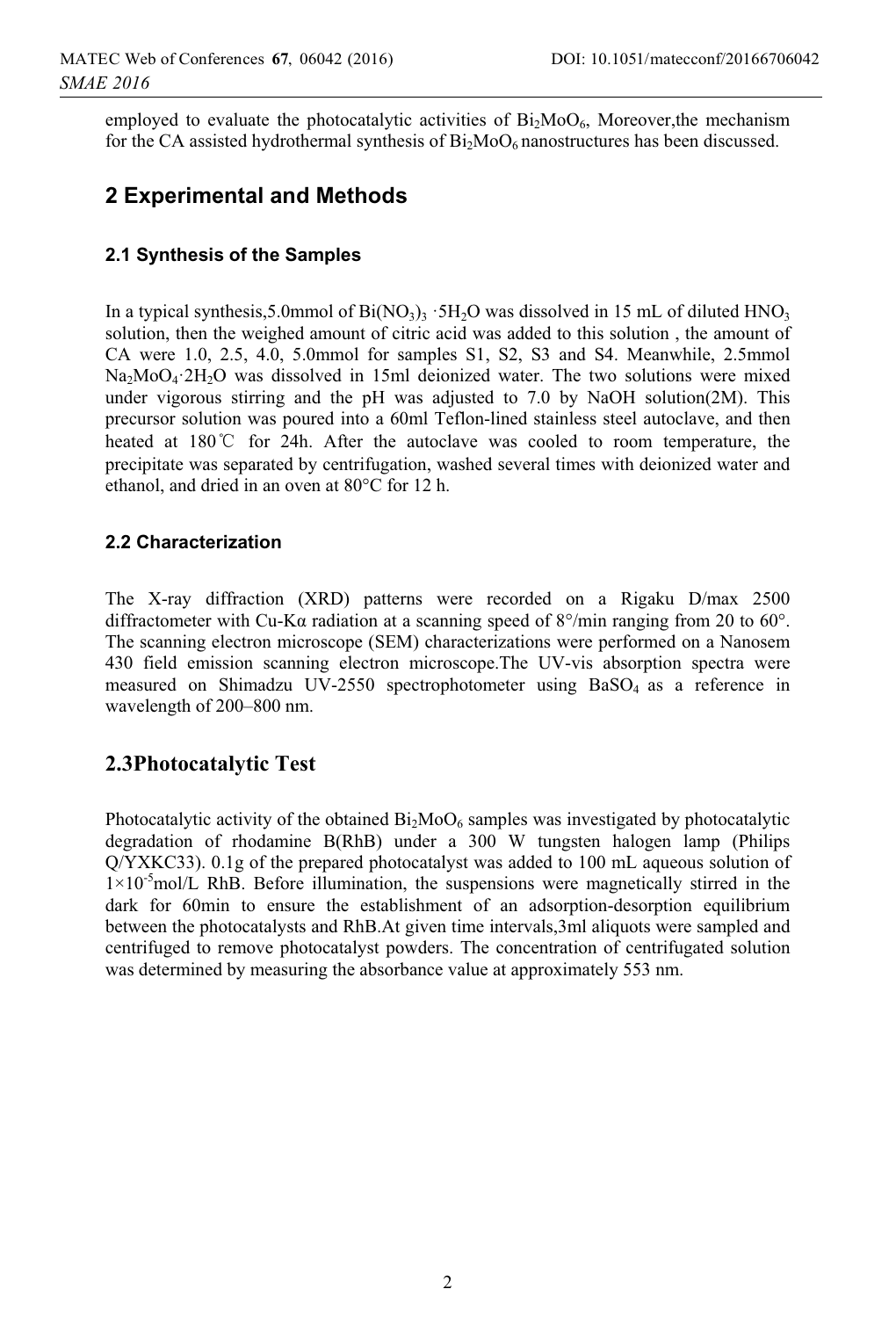## **3 Results and Discussion**



**Fig.1** XRD patterns of the as-prepared  $Bi<sub>2</sub>MoO<sub>6</sub>$  samples

Fig.1 shows the XRD patterns of the as-prepared  $Bi_2MoO<sub>6</sub>$  samples. All the diffraction peaks can be indexed to  $Bi<sub>2</sub>MoO<sub>6</sub>$  (JCPDS No. 21-0102), but with a small impurity that was identified as  $Mo<sub>9</sub>O<sub>26</sub>$  (JCPDS Card No. 65-1292). It is also found that the intensity of diffraction peaks decreases when the amount of CA exceeds 2.5mmol, indicating crystallinity becomes worse. The average crystallite sizes of the samples were calculated to be 61.7, 50.4, 33.8, 30.3nm for sample S1, S2, S3 and S4, respectively.



**Fig.2** SEM images of  $Bi_2Moo6$  samples prepared by hydrothermal method with different amount of

citric acid. (a)1.0mmol(b) 2.5mmol(c) 4.0mmol(d) 5.0mmol

Fig.2 shows SEM images of  $Bi_2MoO_6$  samples prepared by hydrothermal method with different amount of citric acid. As can be seen, all the products are composed of nanoplates and the dosage of citric acid has a significant impact on the size of the as-synthesized products.The average size of nanoplate decrease with increasing the amount of citric acid. While the amount of citric acid was increased from 1.0mmol to 2.5mmol, the size of  $Bi<sub>2</sub>MoO<sub>6</sub>$  nanoplates become smaller and more uniform. When the the amount of citric acid was 4.0mmol, the size of  $Bi<sub>2</sub>MoO<sub>6</sub>$  nanoplates futher decrease and aggregate slightly. When the amount of citric acid was further increased to 5.0mmol, nanoplates aggregate compactly together. Based on XRD and SEM results, we suggested that the optimum dosage of citric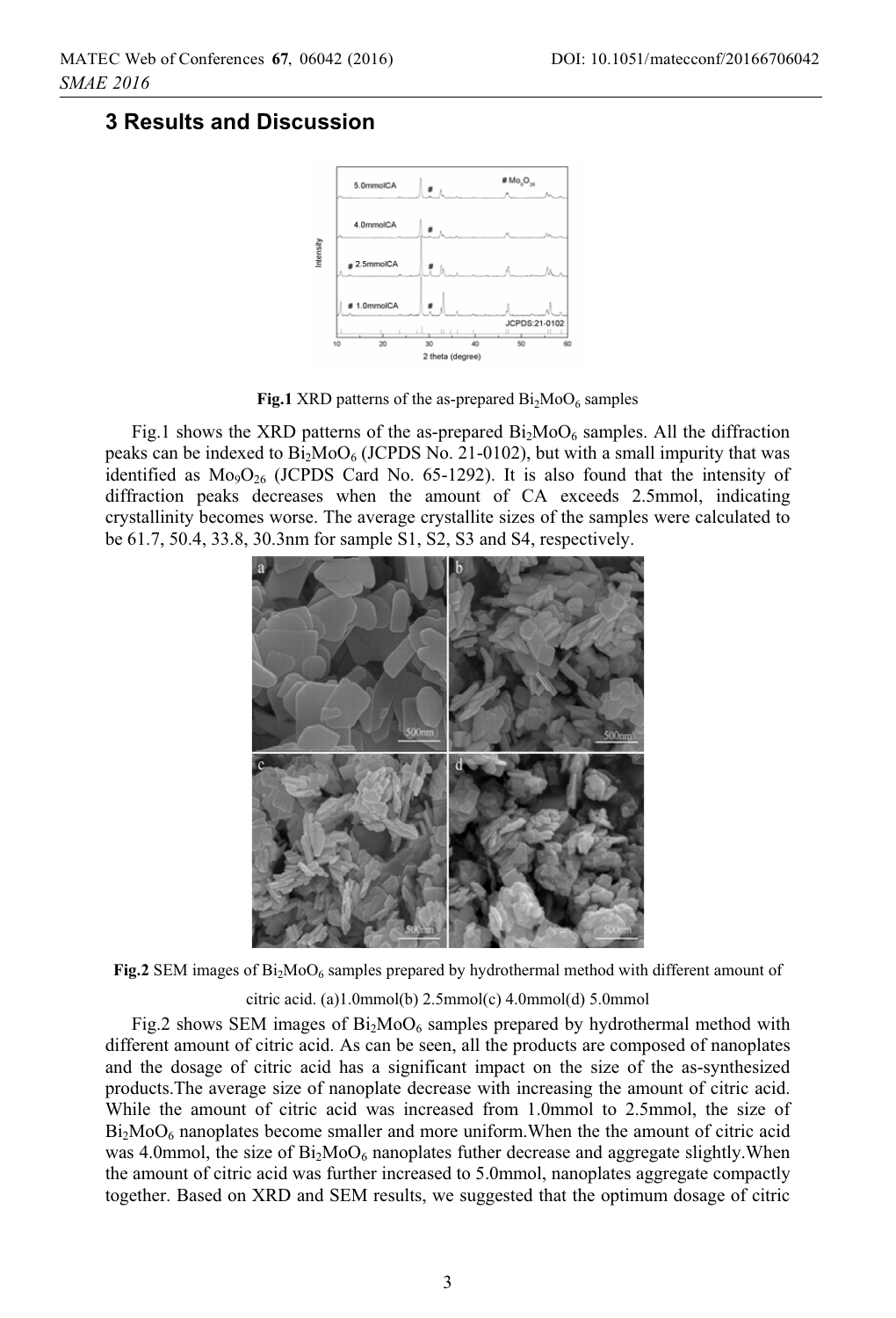acid was 2.5mmol.

It is well known that citric acid can be used used as complexing agent and can form strong complexes with metal ions through a coordination interaction<sup>10</sup>. It can also adsorb strongly on metal and mineral surfaces, significantly alter their surface properties and mineral growth behavior. In our experiment, the free  $Bi<sup>3+</sup>$  ion concentration would decrease in solution because  $Bi^{3+}$  ions with citrate groups can formed complexes, the free  $Bi^{3+}$  ion concentration have a great impact on the nucleation and growth rate of  $Bi_2MoO<sub>6</sub>$ , thus, the nucleation and growth rate of  $Bi_2MoO<sub>6</sub>$  can be controlled through changing the amount of citric acid. As the temperature increased during the hydrothermal reaction, the chelation of the  $Bi^{3+}$ -citrate complex would be weakened and  $Bi^{3+}$  would be released gradually. Therefore, the nucleation and growth of  $Bi_2MoO_6$  will go through a longer process, which is helpful to form uniform crystals.

On the basis of the experimental results and observations,the possible reactions carried out are proposed as follows:

$$
Bi(NO3)3 \leftrightarrow Bi3+ + 3NO3-
$$
 (a)

$$
Na_2MoO_4 \leftrightarrow 2Na^+ + MoO_4^{2-}
$$
 (b)

$$
Bi^{3+} + C_6 H_5 O_7^{3-} \leftrightarrow C_6 H_5 O_7 Bi \tag{c}
$$

$$
C_6H_5O_7Bi \leftrightarrow Bi^{3+} + C_6H_5O_7^{3-}
$$
 (d)

$$
2Bi^{3+} + MoO_4^{2-} + 2H_2O \to Bi_2MoO_6 + 4H^+ \tag{e}
$$

As shown in Formula a, when  $Bi(NO<sub>3</sub>)<sub>3</sub> \cdot 5H<sub>2</sub>O$  was added into diluted  $HNO<sub>3</sub>$  solution,  $Bi^{3+}$  will be produced and MoO<sub>4</sub><sup>2</sup> will be produced when Na<sub>2</sub>MoO<sub>4</sub> dissolves in water (Formula b). After the dissolution of CA,  $Bi^{3+}$  was transformed into a  $C_6H_5O_7Bi$  as a result of the strong coordination action of  $Bi<sup>3+</sup>$  with citric anions, as shown in formula c. When these two solutions are mixed, a white precipitate of  $Bi<sub>2</sub>MoO<sub>6</sub>$  will be immediately produced. The mixture became more and more clear with increasing the amount of CA. When the amount of CA was increased to 5.0mmol (Bi/CA=1:1), the mixture became transparent, that is because  $Bi^{3+}$  will not directly react with  $MoO<sub>4</sub><sup>2</sup>$  to produce the precipitate  $Bi<sub>2</sub>MoO<sub>6</sub>$  due to the coordination of  $Bi<sup>3+</sup>$  with citric anions. Under hydrothermal conditions, as the temperature increased, the  $C<sub>6</sub>H<sub>3</sub>O<sub>7</sub>Bi$  would gradually decompose and slowly release  $Bi^{3+}$ , followed by the reaction with  $MoO<sub>4</sub><sup>2</sup>$ , as shown in formulas (d) and (e). Thus, the nucleation and growth process of  $Bi_2MoO<sub>6</sub>$  is tuned during the hydrothermal process. As a result,  $Bi_2MoO_6$  with smaller size is obtained.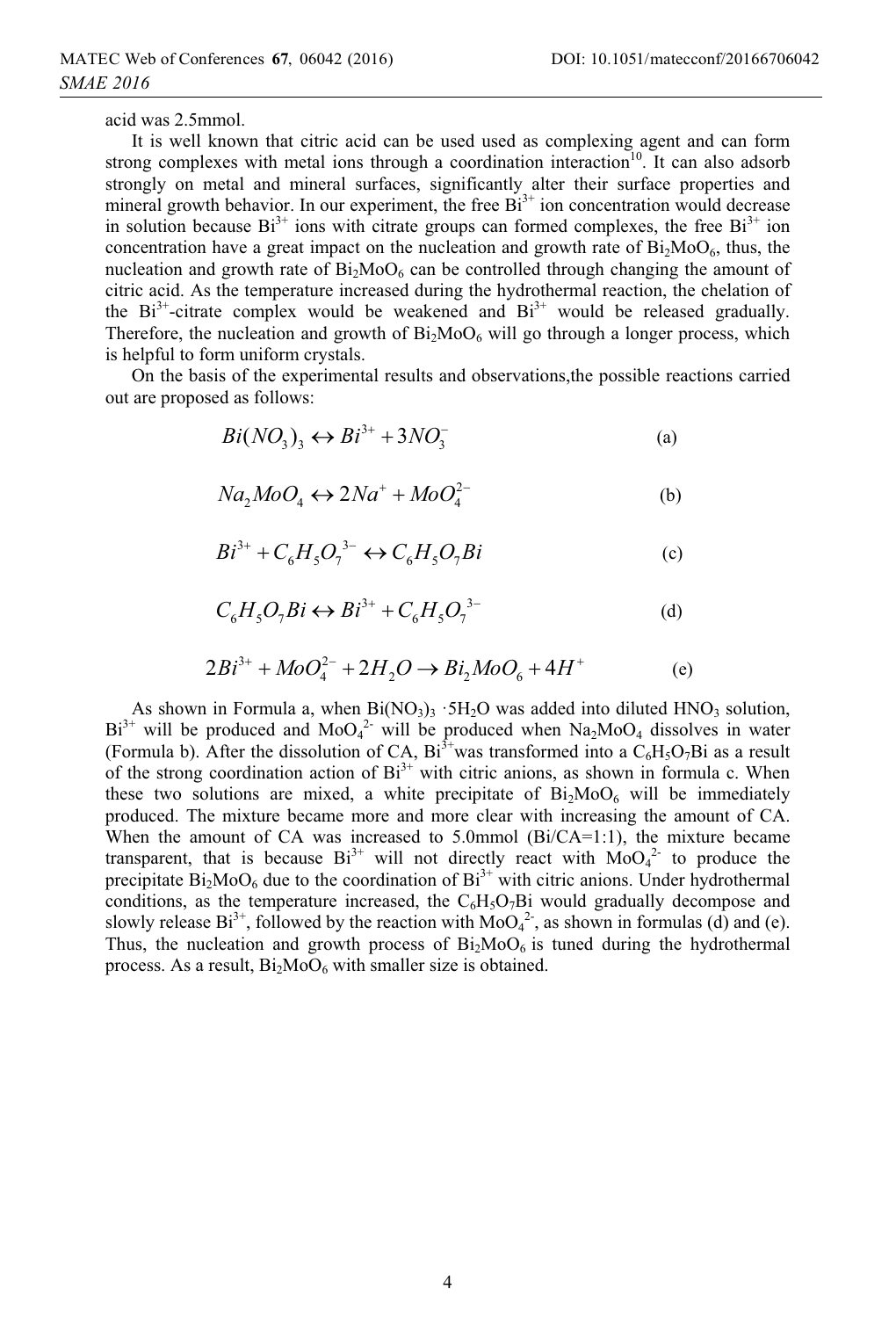

**Fig.3** FT-IR spectra of as-synthesized  $Bi<sub>2</sub>MoO<sub>6</sub>$  products

Fig.3 shows FT-IR spectra of as-synthesized  $Bi_2MoO<sub>6</sub>$  products. The bands at around 843 and796 cm<sup>-1</sup> can beassigned as the asymmetric and symmetric stretching mode of  $MO<sub>6</sub>$  involving vibrations of the apical oxygen atoms, respectively. The band at 728 cm<sup>-1</sup> is attributed to the asymmetric stretching mode of  $MO<sub>6</sub>$  involving vibrations of the equatorial oxygen atoms<sup>11</sup>. The bands in the  $600-400$  cm<sup>-1</sup> range are assigned to Bi-O stretching vibration and deformation vibration.



**Fig.4** UV-vis diffuse reflectance spectra of the as-synthesized  $Bi_2MoO_6$  samples

Optical absorption of the  $Bi<sub>2</sub>MoO<sub>6</sub>$  nanoplates was measured by using an UV–vis spectrometer. The UV-vis diffuse reflectance spectra of the as synthesized  $Bi<sub>2</sub>MoO<sub>6</sub>$ 

samples is shown in Fig.4. The band gap absorption edge of all these samples is estimated to be about 483 nm, corresponding to a band gap energy of about 2.57 eV. The steep shape of the spectra indicates that the light absorption is not due to the transition from the impurity level but is due to the band-gap transition<sup>12, 13</sup>. The band structure of  $Bi_2MoO_6$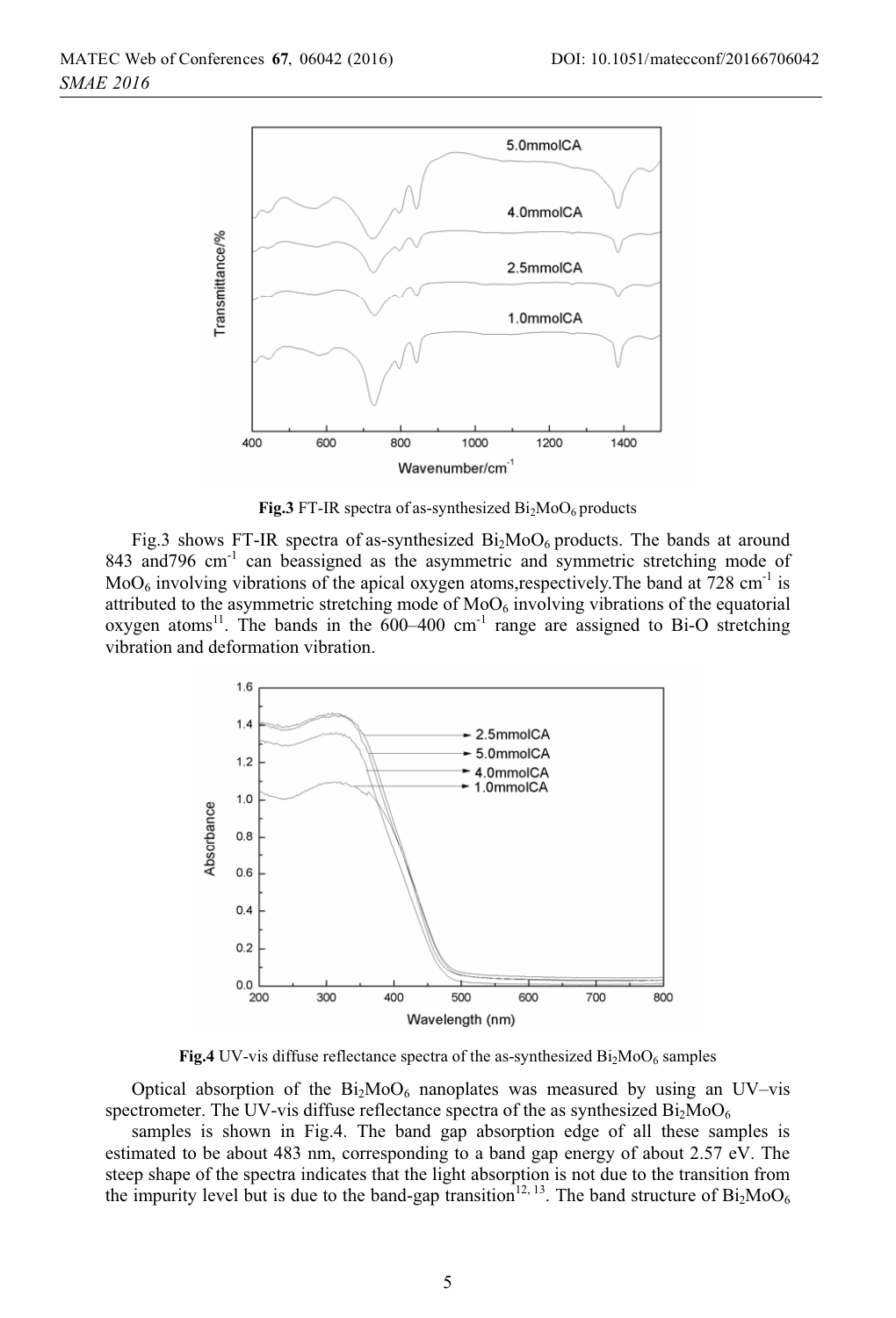is suggested to be composed of Mo 4d orbitals with Bi 6p orbitals for the conduction band and O 2p orbitals for the valence band. The main orbitals comprising the conduction band are Mo 4d orbitals rather than Bi 6p orbitals. It is revealed that the visible-light absorption of  $Bi<sub>2</sub>MoO<sub>6</sub>$  was due to the transition from the valence band consisting of the O 2p orbitals to the conduction band derived from the primary Mo 4d orbitals in  $MoO<sub>6</sub>$  octahedra and the secondary Bi 6p orbitals $^{14}$ .



**Fig.5** The photodegradation of RhB dye as a function of irradiation time

Fig.5 showed the efficiencies of the photocatalytic degradation in the presence of  $Bi<sub>2</sub>MoO<sub>6</sub>$  samples, C was the absorption of RhB at the wavelength of 553nm and  $C<sub>0</sub>$  was the absorption after the adsorption equilibrium on  $Bi<sub>2</sub>MoO<sub>6</sub>$  before irradiation. Blank test (RhB without any catalyst) under tungsten halogen lamp exhibited little photolysis.It is clearly seen that the dosage of CA have significant effects on the degradation rate of photocatalysts. When the amount of CA was 2.5mmol, the  $Bi<sub>2</sub>MoO<sub>6</sub>$  nanoplate possessed the best photocatayltic activity, the amount of CA was futher increased, photocatayltic activity decreased.

It is well known that the photocatalytic activities are closely related to their crystallinity and surface areas<sup>15</sup>. A high degree of crystallinity and a large surface area are favorable to the photocatalytic performance due to fewer defects acting as electron–hole recombination centers and more active sites in the photocatalytic process. Compare to sample S1, the sample S2 have smaller particle size, so the surface area of sample S2 maybe higher than that of sample S1, which was advantageous to its photocatalytic activities. The particle size of Sample S3 and sample S4 are smaller than that of sample S2, but their crystallization are not good enough which could be observed from the XRD results,This imperfect crystallization is considered to favorably increase the probability of electron–hole recombination, which is unfavorable to the photocatalytic performance.Therefore, the photocatalytic activities of the samples S3 and S4 decreased and the sample S2 possessed the best photocatayltic activity.

#### **4 Conclusions**

In conclusion, CA could be used as a complexing agent to control the nucleation and growth rate of  $Bi_2MoO_6$ , the amount of CA in CA assisted hydrothermal process have been found to have a significant influence on the morphology of  $Bi<sub>2</sub>MoO<sub>6</sub>$  nanoplates. The